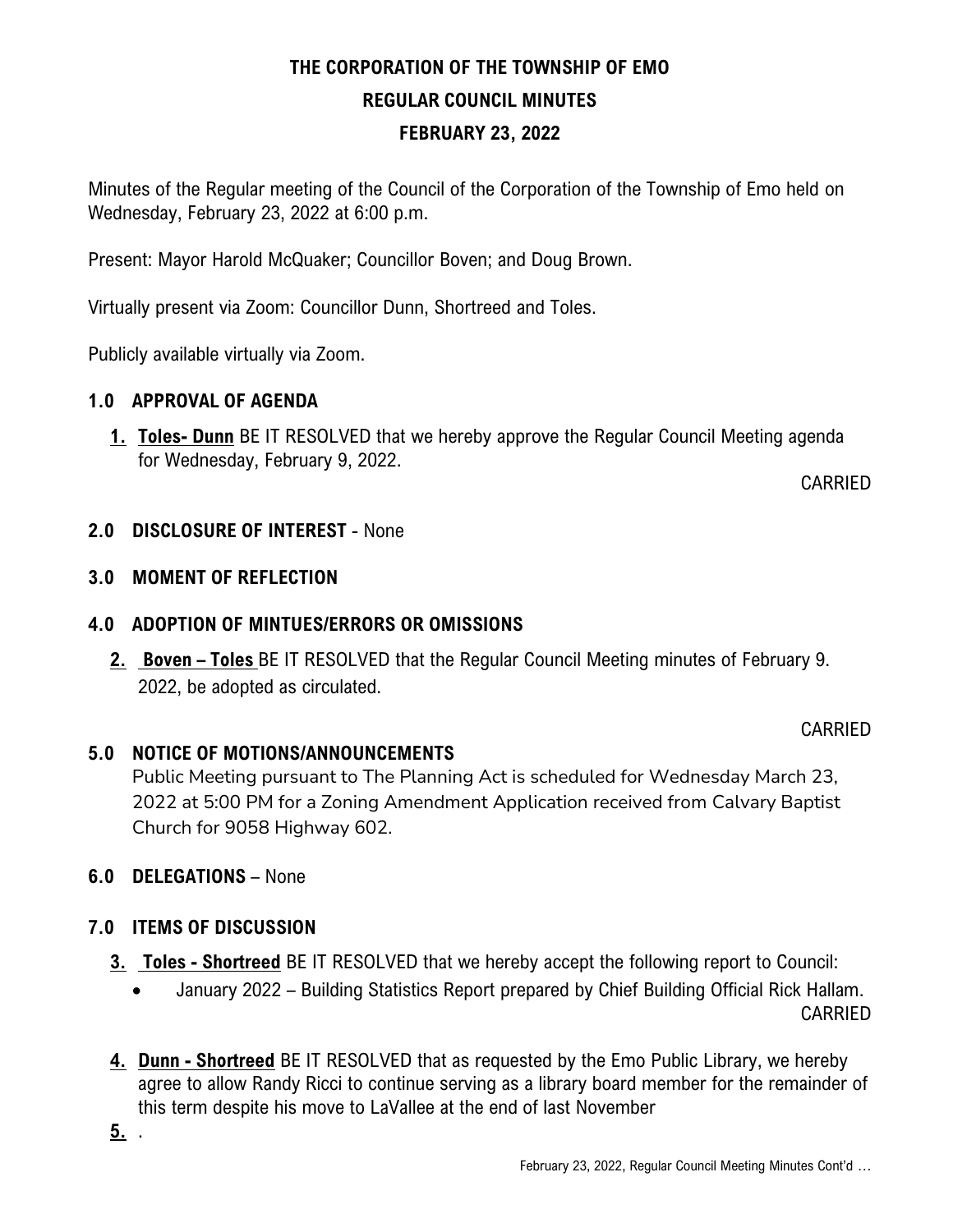applicable taxes with TBX1;

Treatment Plant (WTP) at an estimated of \$35,000;

AND FURTHER that this expenditure be funded from the formula-based 2022 Ontario Community Infrastructure Fund (OCIF) allocation.

**8. Boven – Toles** BE IT RESOLVED that Council approve a 2022 capital expenditure to replace and upgrade the Supervisory Control and Data Acquisition (SCADA) system at the Water

- **9. Dunn – Shortreed** BE IT RESOLVED that Council receive the request from Eric C Keast Artist/Sculptor with Bingorage Studio to erect a Fish/Fishing and/or Canoe Sculpture with the Town limits as information only as there are several other outstanding financial requests to be addressed through the 2022 budget process;
- **10.Boven – Toles** BE IT RESOLVED that we hereby authorize the payment of bills on file in Municipal General to February 23, 2022.
- **11.Boven – Dunn** BE IT RESOLVED that we hereby approve the invoices for the following Township of Emo Boards/Committees to February 23, 2022: - Emo-LaVallee Community Centre

### **8.0 RESOLUTIONS/BYLAW**

**12.Toles – Dunn** BE IT RESOLVED that **By-Law No. 2022-03** being a by-law to enter into an agreement between the Northern Ontario Heritage Fund Corporation and the Corporation of the Township of Emo, for funding under the Rural Enhancement Funding Stream for the Multi-Use Facility Project be read a first, second and third time, be finally passed, signed by the Mayor and Interim CAO/Clerk/Treasurer and become law forthwith.

February 23, 2022, Regular Council Meeting Minutes Cont'd…

**6. Toles – Boven** BE IT RESOLVED that Council agree to the request by the Emo Public Library Board for an additional contribution of \$554.80 from the Library Building Maintenance Reserve Fund to full cover the cost of the hot water heater replacement done in Fall of 2021.

**7. Toles – Shortreed** BE IT RESOLVED that Council enter into a 66-month term lease for a Xerox Altalink color multifunction printer model # C8155 at a fixed rate of \$130 per month plus all

AND FURTHER that the Mayor and interim CAO/Clerk/Treasurer be authorized to execute the

lease agreement on behalf of the Corporation of the Township of Emo.

CARRIED

CARRIED

CARRIED

CARRIED

## CARRIED

CARRIED

# CARRIED